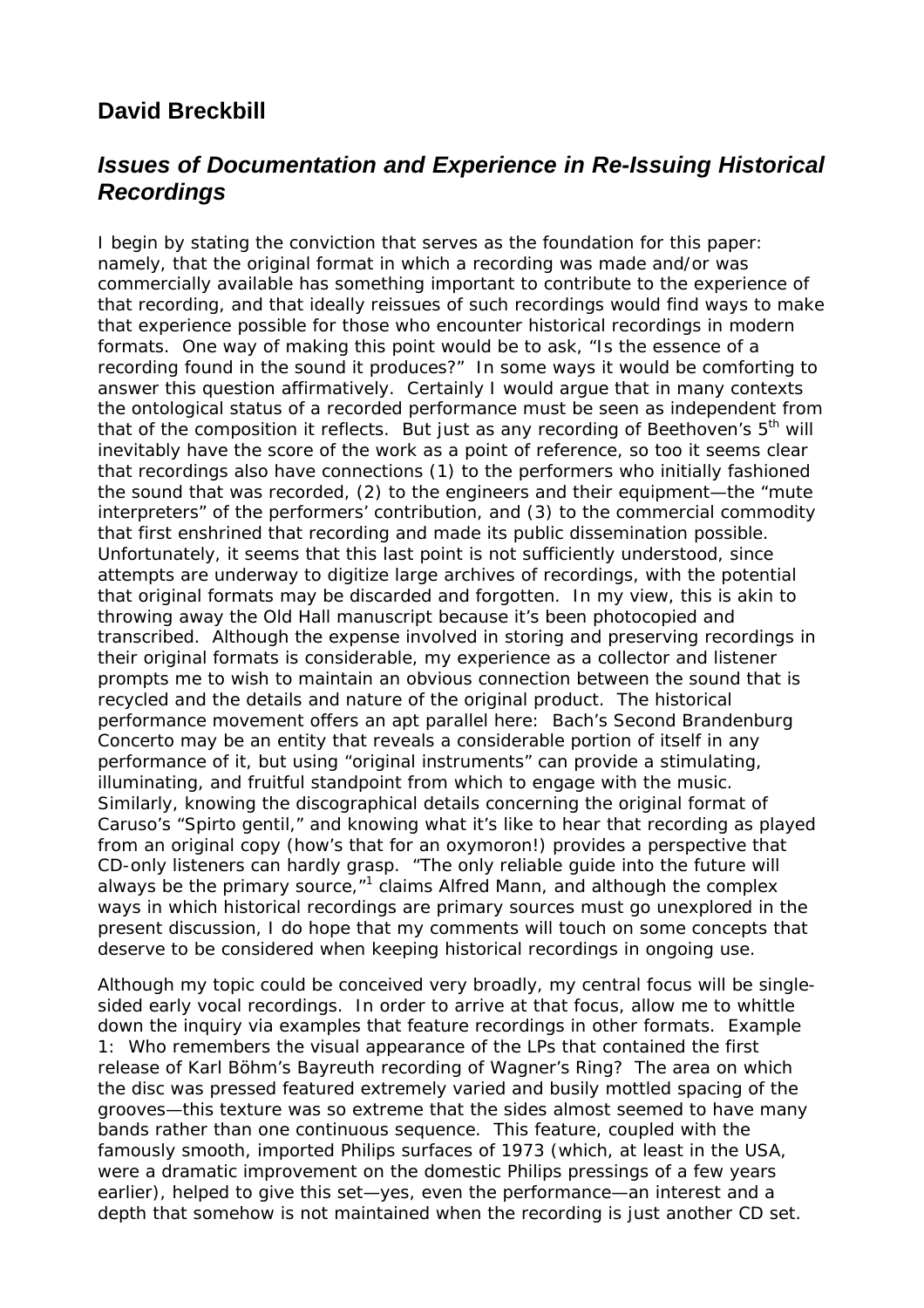2

Example 2: Who remembers the Bruno Walter Society's LP release of the 1952 Bayreuth broadcast of *Tristan und Isolde*, conducted by Karajan? In that set, King Marke's monologue is increasingly disturbed by a creaking on every rotation of the tape reel housing the source material, until a crisis is reached, the reel adjusted, the tape rewound, and the performance continued with some seconds of overlap, with the whole process accomplished within earshot of the listener! A final example is Herbert Blomstedt's Decca recording of Mahler's 2<sup>nd</sup> Symphony with the San Francisco Symphony. When I first played this two-disc set on my CD changer, at the conclusion of the first movement I became increasingly impatient as the disc did not change and the second movement did not begin. On checking for some sort of malfunction, I found that the disc was still playing and the timing growing ever higher. It emerged that Decca had tacked onto the end of the track containing the first movement the five minutes of silence Mahler suggested as a means of keeping the innocence of the second movement from seeming incongruous after the tragic tone of the first.

Let's examine the implications of each example, in reverse order. What are the motivations for the silence incorporated into the Mahler recording? The musical content takes 80 minutes, and when the recording was released in 1994, that was just over the limit 'permissible' on a single CD. But it wasn't *enough* over the limit to justify asking customers to pay for two discs, so it was released on two discs for the price of one, without any coupling. With all that extra time available, someone must have had the idea that it would be interesting to program Mahler's recommended silence as part of the recording. But now that 80-minute CDs are less uncommon (and now that we have numerous versions of Mahler's 2<sup>nd</sup> on a single CD), if this recording is reissued, will the reissue contain the silence? Is the silence part of the recording, or was it was introduced only because the format available at the moment of release enabled or encouraged its inclusion?

The *Tristan* example draws attention to the performative dimension of 'playing' recordings. Greater attention to the sound of what was being reproduced might have prevented the crisis that forced the rewinding and the adjustment (and of course it was a little disdainful to release for public consumption a problematic attempt to play source material that could be played well); those listening to the recording as released would not assume that the recording is faulty but that insufficient care has been taken in reproducing the source material.

Finally, consider Böhm's *Ring*. The visual impression of the discs is so unusual and contradictory that a rich ambivalence carries over into one's perception of the actual sound. Those who have no experience of that format cannot 'hear' the recording in the same way as those who have. And this example addresses only the relationship between the visual and the aural. The point I wish to make suggests that in most cases the person listening to a recording has not perceived, and has not been able to perceive, a recording only as sound. Instead, the listener's relationship to the recording has also involved operating the playback equipment, handling and caring for the commodity that enshrines the recording, procuring the recording, deciding when the recording is to be played, for what purpose, with whom it will be experienced, and so on. These and many other related activities have affected the perceptions of the recording being 'heard,' and it must be asked whether empirical study of "pure sound" does justice to the wealth of meanings any recording inevitably possesses.

Against this background, I wish now to consider acoustical vocal recordings, recorded either on cylinders or single sides of discs (for ease of discussion, I shall generally refer only to discs, although in most cases cylinders can be assumed to be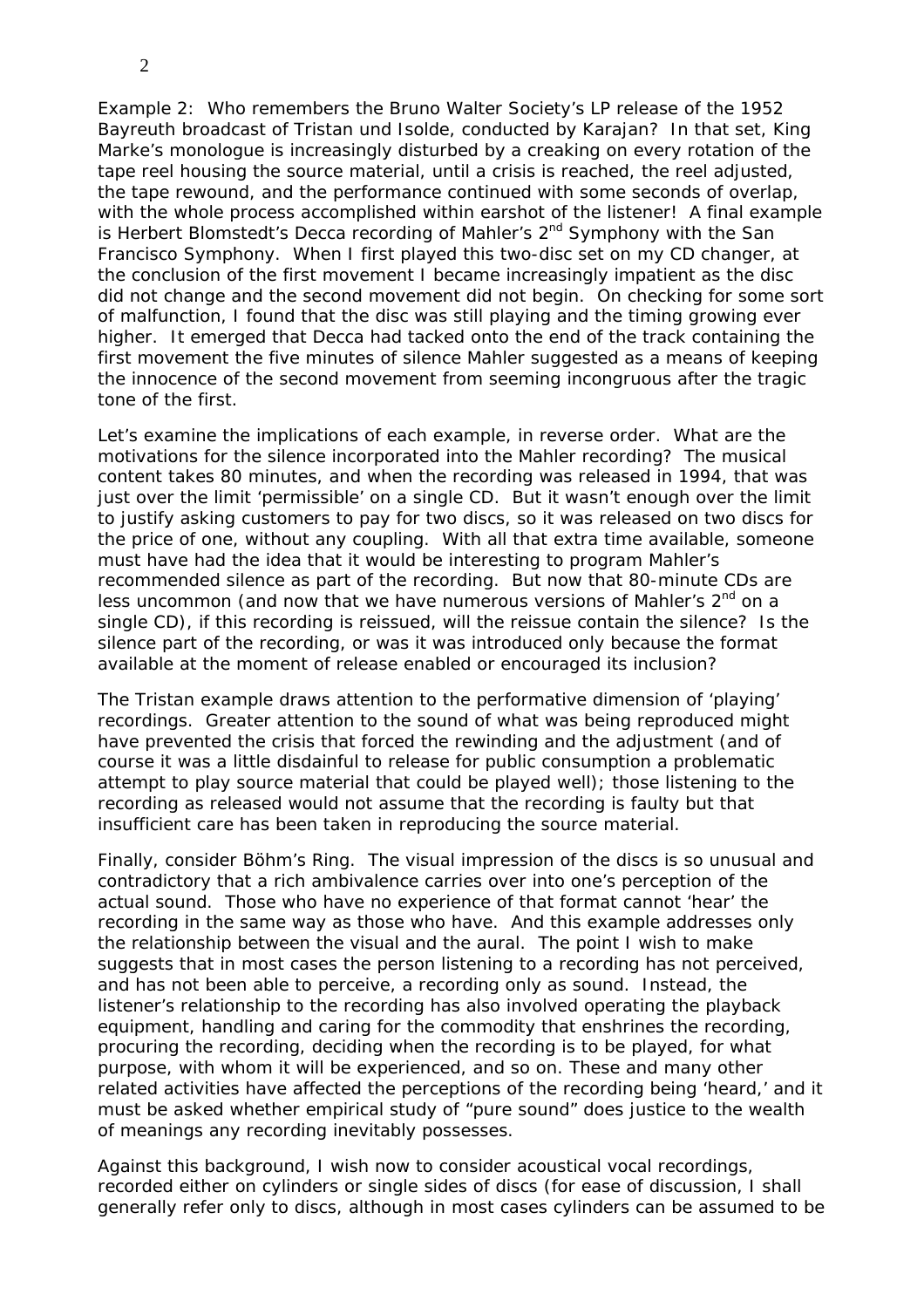relevant as well). From the first decade of the 20<sup>th</sup> century, some listeners have wished for a greater time span than that available on the format of the day. This concern prompted record companies to introduce gradually larger discs and cylinders, mostly (in the case of discs) to sizes ranging between 10 and 12 inches, although Pathé, Fonotipia, and Odeon were among the companies that eventually doubled the 7-inch standard of 1900. Another option involved making grooves finer and closer together (Edison Diamond Discs are a notable example). But the limits of commercial practicability were strained by 14-inch discs, and the conceptual leap of splitting a work between multiple sides was made even before disc size reached its limit (and, despite the huge advances in time-span made possible by LP and CD, we're still living with that reality in commercial audio releases of, say, Act 1 of *Parsifal* or Act 3 of *Die Meistersinger*). "Complete" opera recordings were assembled and organized in the first decade of the 20<sup>th</sup> century, recordings of large-scale symphonic works soon followed, and ever since then the "drive to completeness" (even if interrupted every four, 25 or 80 minutes) has profoundly influenced the way the recording industry has developed, both in relation to the works recorded and, more recently, in the way recordings are packaged and marketed. And this fundamental assumption that complete is better demands scrutiny on various fronts.

First, one might question whether the recording of excerpts demanded by early recording formats constitutes the unfortunate and distorting artistic practice it is usually made out to be. In our current environment, it's easy to assume that the combination of short playing time and considerable expense were the factors that forced excerpts on the public, thereby simplifying great works of art for mass consumption. The further reality that the early phonograph was more successful in reproducing voices than any other musical medium has much to do with the prevalence of opera arias in the early catalogues of serious music; this seems to us to indicate that opera was the genre most frequently damaged by recordings of the day. Critics of many types have deplored the excerpting made necessary and unduly prominent by the format then available; Adorno is an obvious example.

But has this assumption ever been adequately explored against the historical background of the time, or against the nature of human perception? This is not the place for a detailed examination of the subject, but the question deserves a little attention. To begin, it seems clear that from the early days of opera until quite recently, especially in Italy, the behaviour of audiences was alternately informal, rowdy, inattentive, and passionate by today's standards. Recent research shows that theatres in which Italian opera seria was presented in the  $18<sup>th</sup>$  century were places where people spent a great deal of time—here was their primary venue for socializing, transacting business, and being themselves. Under these conditions, people saw dozens of performances of the same opera in quick succession, to which they would consequently pay only occasional attention. The performers needed to do something out of the ordinary in order to be noticed, and then only for a few moments at a time. (Richard Taruskin provocatively suggests that a modern analogue of Italian opera in the  $18<sup>th</sup>$  century is the family television set that runs all evening, signifying "at-homeness" without being watched much or at all, let alone attentively.<sup>2</sup>) John Rosselli has gathered evidence to suggest that such attitudes and behaviour persisted in Italy until the late  $19<sup>th</sup>$  century (that is, up to the invention of recordings),<sup>3</sup> and live recordings of opera made in Italy during the 20<sup>th</sup> century audibly demonstrate behaviour that stems from this earlier practice. In such circumstances, the fact that an opera performance occupies several hours' time transforms into another reality, since it is probable that audience members' attention to the performance was limited to brief moments and was only captured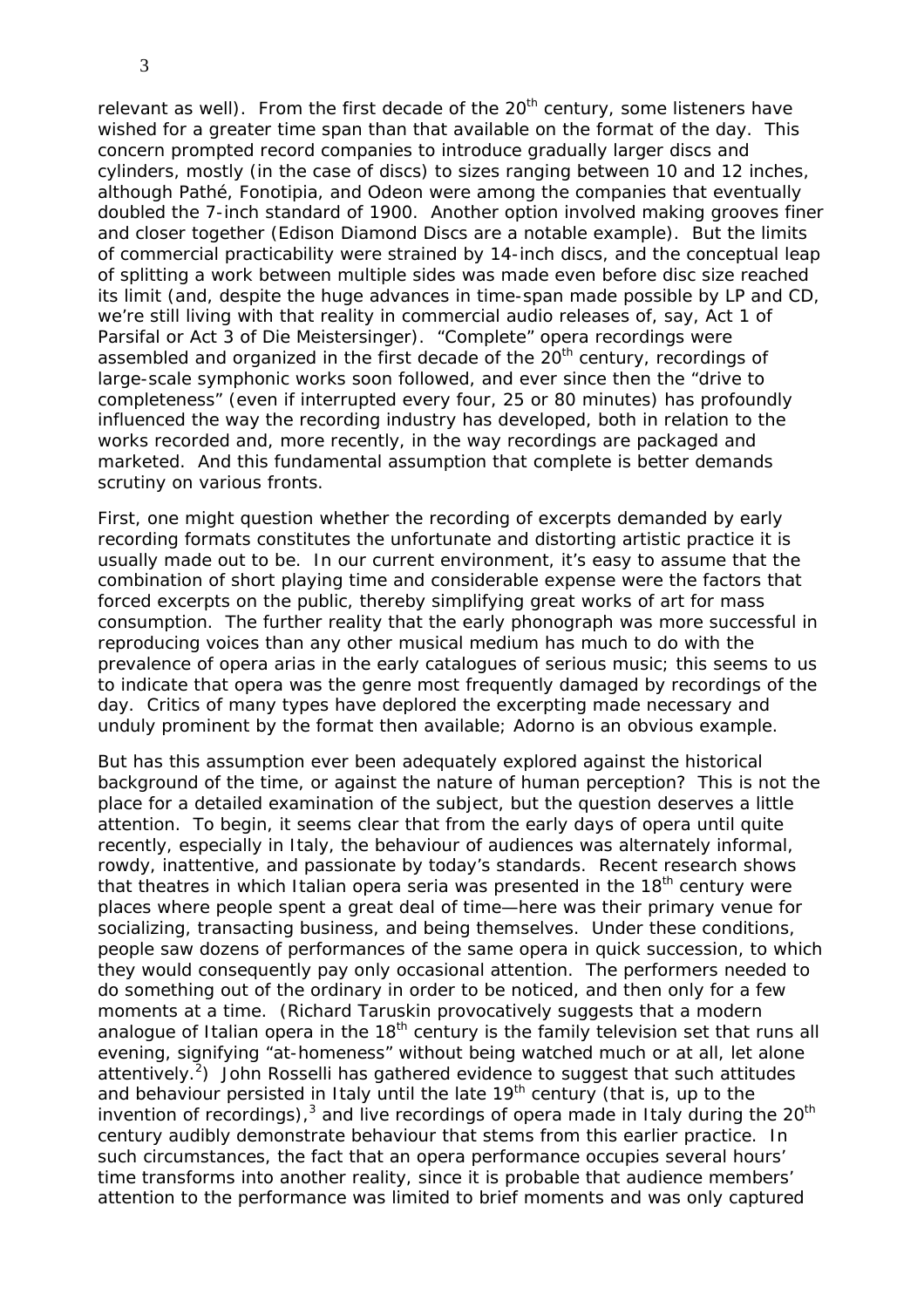by means of extraordinary effort, novelty, display, skill, charm, or shenanigans on the part of the performer.

Another feature that gives early operatic recordings their potency, and one that implies a kind of listening modern sensibilities are often inclined to overlook, is the sheer sound of a beautiful and beautifully produced human voice. We frequently hear that early recordings were primitive in fidelity, and surely they did alter the way in which voices were perceived to some extent, but the sounds they produce when played today still make it possible for listeners to experience the thrill of great voices. And from the Orpheus legend to Robert Schumann's witty arabesque in which Florestan is ashamed to admit that he was moved by 'Donizetti' after immersion in Bach and Beethoven, concluding that "Truly, it was only the tone of her voice that so went to my heart, "<sup>4</sup> the uncanny eloquence of beautiful singing is a constant theme in musical experience. Voluminous testimony shows that Italians in particular found the soul of the performance and the performer in the sonic, expressive dimension of voices, and thus worked to train voices that could be appreciated in this way. The perceptive, even-handed, and critical Sergei Levik, whose memoirs so insightfully characterize singers active during the era when recordings were in their infancy, quotes Stanislavski as saying that he retained an auditory memory of the singing of certain Italians, as well as a physical sensation, so that "his heart stood still and he couldn't stop smiling for joy."<sup>5</sup> And Levik himself, who was disillusioned by much in the performances of the bass Lev Sibiriakov, was sometimes swept away by his singing and was forced to admit that "the quality of the beautifully trained and cultivated sound brought to Sibiriakov's singing an imagination and a poetry which could be just as persuasive as the intelligent and calculated singing of an artist with an average voice."<sup>6</sup> The segmentation of early recordings that modern listeners deride is thus often irrelevant to what makes the recording meaningful, and in fact has the effect of concentrating listening on a feature of the recorded material for which it was customary to listen in the operatic experience of the time.

Finally, the encores that were extremely common in operatic and musical performance of the 19<sup>th</sup> century demonstrate another manifestation of a mindset in which segmentation was habitual and far from undesirable. What motivated the request for encores? In opera, claques often engineered them as a means of stroking the egos and stoking the reputations of favourite singers. But, at most times, encores could be seen as a communal desire to accomplish the equivalent of lifting the tone-arm and playing the record again to increase familiarity with a particularly attractive or intriguing passage or performance. Those requests came immediately, not at the end of a complete performance, thereby showing that the concept of completeness operated in a flexible way before recordings—or, shall I say "long-playing recordings"—made completeness an attainable and normal part of musical life. (The concept of encores continues to be built into instant replays in televised sporting events, and a similar sort of segmentation is built into the phenomenon of the sound-bite in the coverage and creation of political discourse.) It may seem to us that a larger context is being violated by the concept of stormy applause and occasional repetition within a performance, but in fact the sanctity of the larger context is the creation of a later age. On the Wagnerian front, one might smile at an Italian audience's demand for encores of various passages in performances of the *Ring* in 1883; but before dismissing this merely as a clash of national cultures, one needs to remember Nietzsche's perpetually provocative characterization of Wagner as a miniaturist, which in turn dovetails intriguingly with the way in which contrasting passages were sharply differentiated in performance by Hans von Bülow, Richard Strauss,<sup>7</sup> and numerous early singers. (And don't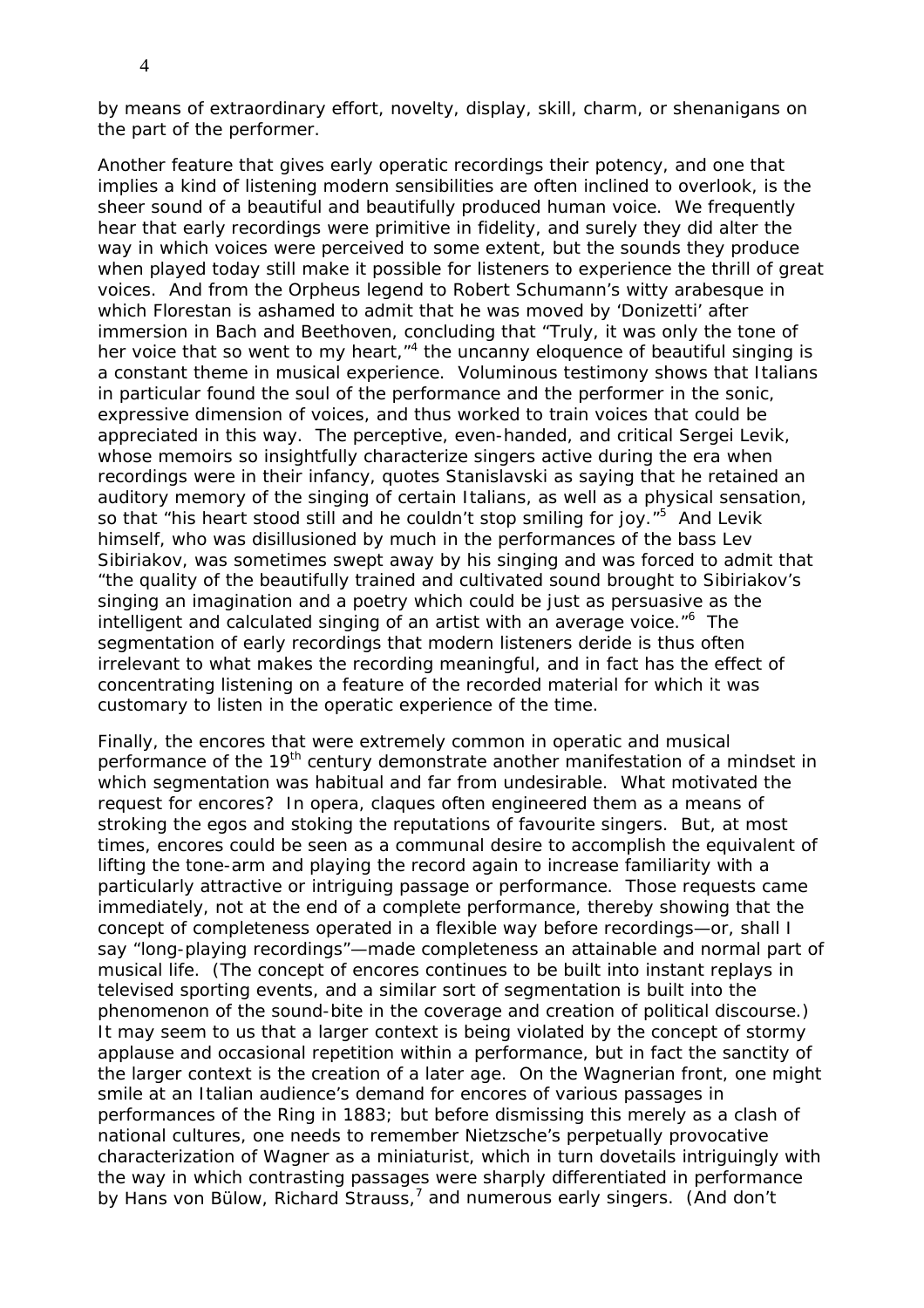forget that Wagner himself disrupted performances of *Parsifal* by applauding his Flower Maidens.) It thus is possible to question whether the ideas of long line and unbroken continuity, often understood to be at the heart of Wagner's musicodramatic achievement, were always understood or realized in a way we would recognize.

In any case, the very existence of number opera, and the general practice of applause after musical sections or movements, make the segmenting inevitable in early recordings seem much more like a part of the time. And the persistence of singles (whether 45s or downloads), of music videos, of commercials every few minutes in sitcoms; all of these phenomena suggest that it is a basic human experience to concentrate for a few minutes and then move on to something else or relax before continuing the attention. I am not suggesting that longer spans of attention cannot or need not be developed, whether in music or in other areas of life. Nor am I claiming that the segments possible on early recordings are invariably of the length a composer or performer might desire. But it is perhaps anachronistic to assume that early recordings inevitably aspire to a longer duration than they possess, and possibly presumptuous of us to assume that we listen better than those who—because of the format at their disposal but also because of listening habits that differ from our own—concentrated the energy of their listening on a few minutes at a time rather than stretching it out over a longer span.

I shall return to this line of thinking later on, in a different context. But in order to make good on the first part of my title, I would like to touch again on the point made in the *Tristan* example a few minutes ago. It seems to me that the parallels between a musician performing a piece of music and a sound engineer reproducing a recording are very striking, even if they can only be carried so far. In both cases, the professed aim is to work invisibly, to allow the work or recording to shine through advantageously to those who encounter it in audible form. It should be obvious to any musician that ascribing such invisibility to a performer is a mistake, since any performance reveals at least as much about the performer as it does about the work being performed. And it will be apparent to everyone in this room that, depending on the equipment, sensibilities, assumptions, and aims of the producer or sound engineer, the final sonic result of a reissued recording is an interpretation that can shape the perception of the recording as powerfully as the performer can shape the perception of the work. I do not intend to delve into technical matters regarding equalization, filtering, and the rest, since I would have no specialist's information to offer. But it does always fill me with a sense of security to see notes from producers describing the equipment used, the techniques of noise-reduction employed, the nature of the source material, the prevailing equalization, the sizes of styli used, and so on. Full disclosure on these points can help the listener who has access to original copies to gain an idea of how the results have been achieved, and of the ways in which the various methods of reproducing recordings can yield different results.

One of the most contentious areas in reissuing early vocal recordings has to do with the pitch at which they are reproduced. Gallons of ink have been spilled on this issue, and I am sure that everyone here knows it to be a problem of some importance, because small changes can decisively alter the sound of even familiar voices (anyone doubting this assertion who knows EMI's famous Furtwängler *Tristan* should hear the recent Regis transfer of the recording, which is nearly a semi-tone high and gives the voices an unfamiliarly sleek sound). In dealing with early recordings that go at approximately 78 rpm, a difference of 4 rpm changes the pitch by a semitone, and the range of speeds in use within most companies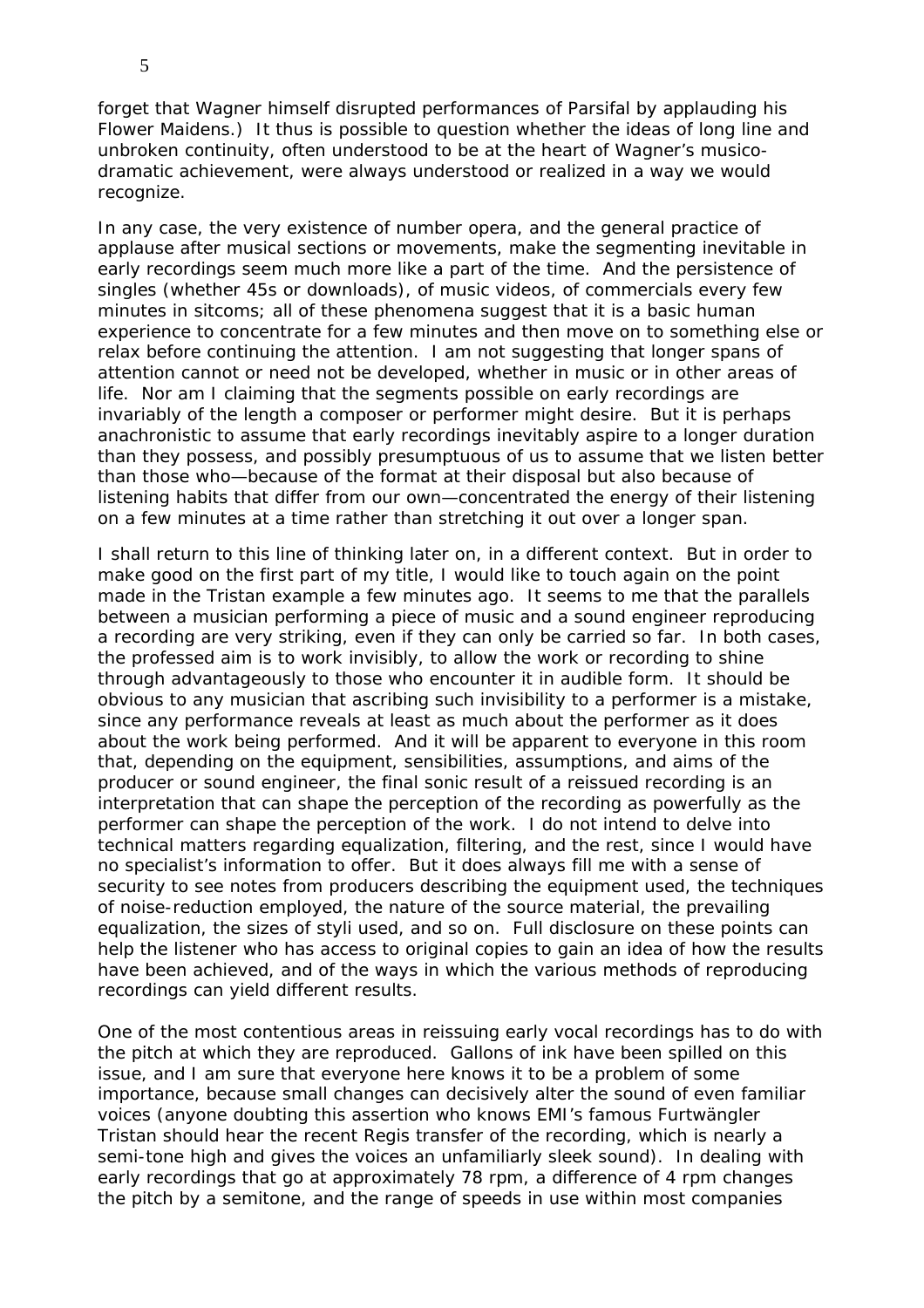varied by more than 4 rpm, usually in both directions. In short, no standard speed existed during this period, different companies used different ranges of speed, different cities or organizations possessed different pitch standards, singers frequently transposed the music they sang, and all the voices on acoustical recordings are now beyond the reach of reliable living memory—consequently, determining the correct speed for a given recording often leads into a quagmire of guesswork. And for that reason it seems desirable that reissues list the speed at which the recording is transferred. Some companies have done this regularly—for example, many Rubini LPs listed speeds as determined by Richard Bebb. It is also the case that some recordings of well-known singers can follow the speed decisions listed in easily accessible published discographies. But this sort of information is relatively rare in contemporary vocal reissues, and not necessarily all for the good.

One example might suffice. I have had the opportunity to hear most of the surviving Bayreuth G&T recordings of 1904 from original pressings, and have been able to determine that the ones I know play in score pitch, A=440, at about 73.5 rpm. In the early 1990s there was an important release of eight of them, including two that had not previously been reissued, on Volume 5 of Symposium's invaluable Harold Wayne Collection. On that reissue, the two discs featuring Bayreuth's famous Mime of the day, Hans Breuer, were reproduced a semitone above score pitch. This was presumably done because most people who encounter Breuer's recordings at score pitch cannot believe that so vague and foggy a sound could possibly represent accurately the timbre of a singer who appeared regularly at Bayreuth. But if the fact that everything else from these sessions has a consistent speed when score pitch is applied had been coupled with a habit of reporting speeds publicly, the producers might have been led to a different decision, since a list showing that the two recordings played at 77 rpm were also the only two that emerged a half step above score pitch might have looked just a little suspicious. In any case, even if the decision remained unchanged, the listener could understand the reason for the discrepancy in pitch by noting the chosen speeds, and could draw independent conclusions about the accuracy of the decision.

Listing speeds seems wise especially in the case of compilations featuring numerous singers, where the provenance of recordings included is vastly different. In these cases, the recordings being reissued may have been recorded adjacent to others possessed by listeners to the reissue; if speeds are included as a point of reference, it is possible for the listener to confirm (or at least work reliably toward) deeper understanding of a singer's timbre and practices in regard to transposition.

Finally, the speed on numerous early recordings changes, sometimes drastically so, over the course of the side. When modern reissues of such recordings are made, the speed should of course be constantly adjusted to allow the pitch to remain stable. But this adjustment should be acknowledged to alert the listener that the published results cannot be achieved simply by placing the disc on a turntable and playing it at one speed from beginning to end.

In turning to more general issues of documentation, allow me to focus on a recent set that is utterly invaluable to my own area of collecting (namely acoustical Wagner recordings), and extremely well done in many respects. This is the 12-CD set *100 Jahre Bayreuth auf Schallplatte: The Early Festival Singers, 1876-1906*, issued on Gebhardt nearly two years ago. The person responsible for transfers in this set is Christian Zwarg, no doubt well known to many of you, and his method of transferring recordings strikes me as at once wonderful and frightening. Wonderful, because many of the items in the set are owned by private collectors or institutional archives who needed only to send copies dubbed on their own equipment according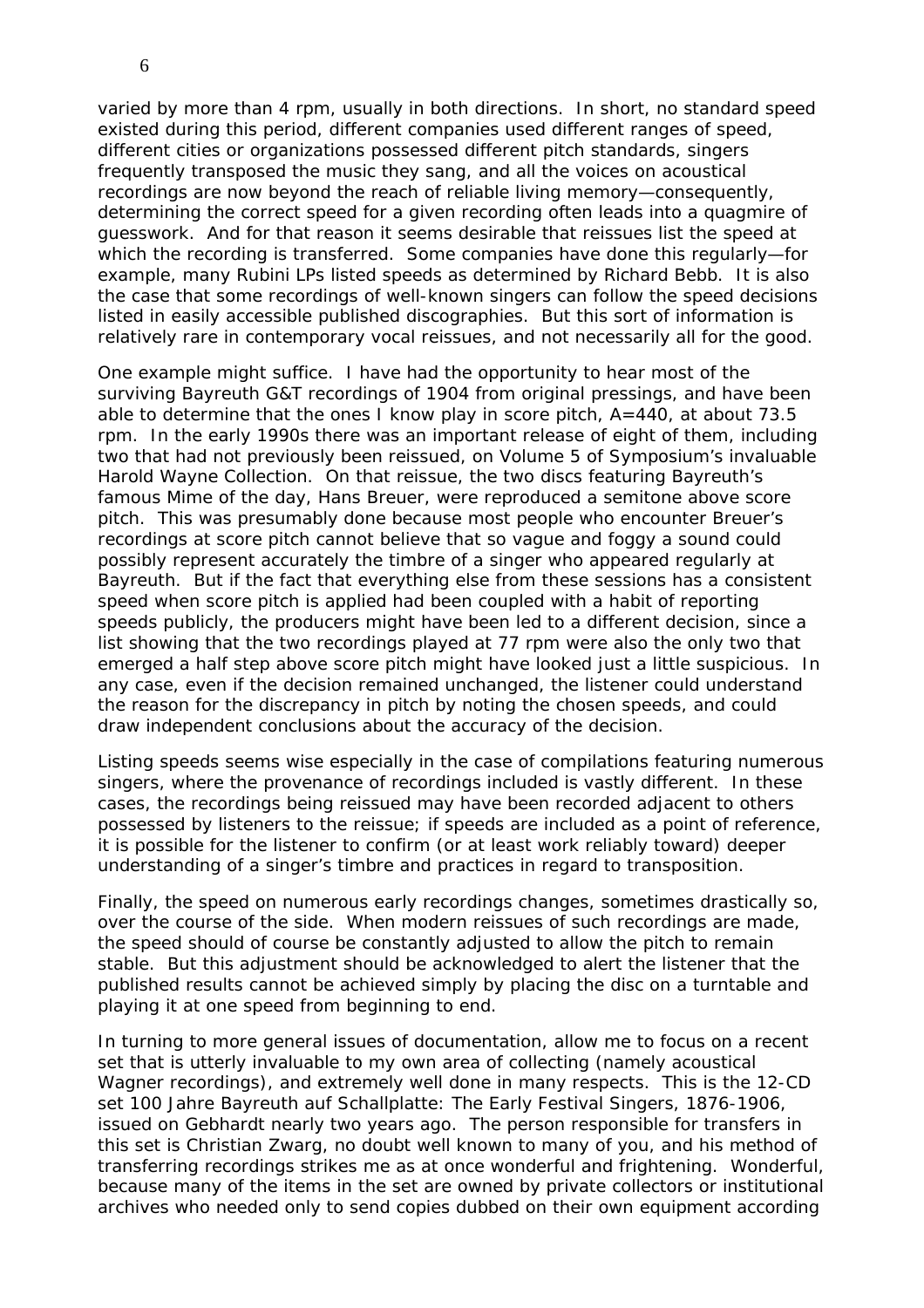to Zwarg's specifications (flat equalization, no Dolby, and as much lead-in time as possible before the first recorded signal) in order to be included in sound indistinguishable to my ears from that he obtained directly from original copies. This is a welcome development in some ways. Such a capability might make the reissue of items held in diverse collections to be a more realistic possibility, since many collectors are justifiably leery of sending recordings away from home for transfer purposes. On the other hand, given that the recordings were assembled in part via this very heterogeneous method, that pitch for such examples is determined without reference to empirically determined speed, and that nothing in the booklet lets the listener know which of the sides has been directly transferred by Zwarg himself, the recordings become little more than sound, despite the detailed discographical information provided. (Parenthetically, it is worth noting that one can generally expect to encounter catalogue numbers, matrix/take numbers, and approximate recording dates on most good vocal reissues these days—although some dates are more accurate than others.)

There are other ways in which documentation in this set is less than satisfying. Elsewhere I have detailed many flaws in the information concerning Bayreuth casting,<sup>8</sup> but some discographical issues are also of concern. For example: The source material for various recordings that exist in unique copies (Lilli Lehmann's Liebestod and Mapleson Cylinders) goes unacknowledged. As house accompanists/conductors for the German Gramophone Company and Odeon, respectively, Bruno Seidler-Winkler and Friedrich Kark undoubtedly accompanied a great many of the recordings issued by those companies, but identifying them unquestioningly as performing that role in all situations unless there's evidence to the contrary seems unnecessarily incautious. In several cases in this set, singers unnamed on labels are positively identified, but I had to write to Hr. Zwarg to learn that these assertions had been confirmed on the basis of spectrographic analysis. The inability to tell from the booklet that these singers are not mentioned on the label causes the performer listing to contradict the numerical prefix of catalogue numbers assigned for the Gramophone Company recordings. Finally, the set includes a previously unknown Theodor Bertram recording (made by the Gramophone Company recording as a soundtrack for a Messter film short), but I learned only in correspondence, not from the booklet, that the label of the disc identifies the singer as Rudolf Pröll, not Bertram. Is not that fact worth knowing for discographical reasons even if one accepts the booklet's identification of Bertram? As for spectrographic analysis, it can be a useful tool in determining the participants in a given recording, but it surely must be cited as the basis for any assertions that contradict (or cannot be confirmed by) other evidence.

In short, where documentation is concerned, it does not make me happy when producers pretend to be omniscient. I enjoy being treated as an intelligent equal. I hope to be given information that can help me in my collecting endeavours, and improve my understanding of discs I own. As an example of how this might work, consider the 1908 Victor recording of the *Meistersinger* Quintet with Johanna Gadski and Marcel Journet. There are two takes, and in one of them (the more common, alas), Journet enters half a bar early at one point and sticks disastrously to his guns for nearly the rest of the take. When I was trying to find an original pressing of the good take, I didn't know quite how to proceed except to try every possible pressing that came along. I eventually learned from Ward Marston personally (although not from the documentation in his Gadski edition) that the good take he published came from a white-label special pressing, and since I already had a white-label special pressing of the bad take that was listed as take 1, it made sense to look for a special pressing that listed a different take or none at all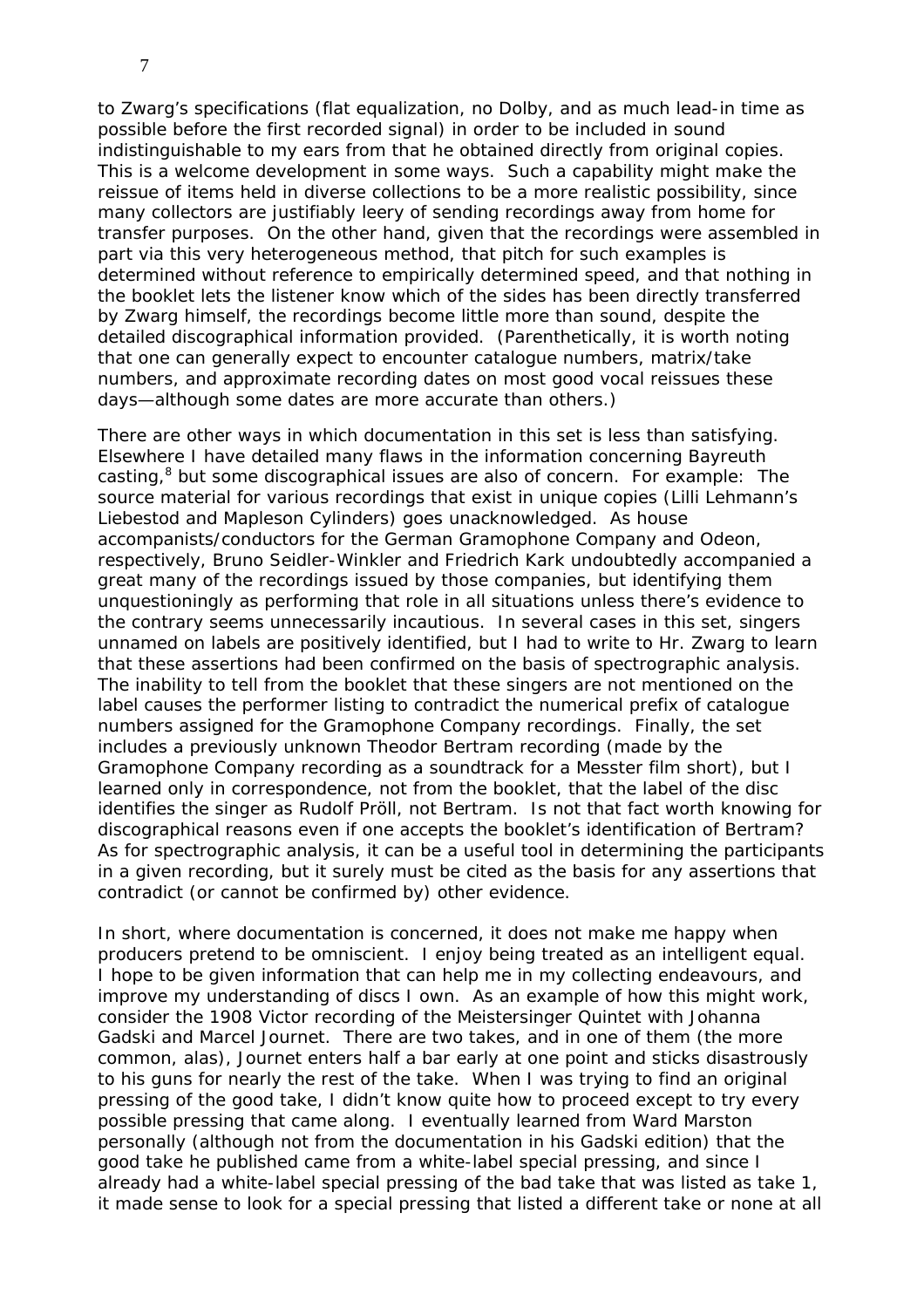(since the published pressings of this disc are mostly on the Patents label, which generally do not show take numbers). In this way I was able to limit the search, and succeeded in obtaining a copy much more quickly than I would have done without such information. $9$  In the end, it would be desirable to emulate such models of thorough annotation and documentation as that accompanying the complete LP edition of the Mapleson Cylinders,  $10$  which thoroughly discusses both the scope of the project and the special qualities of each individual item. I'm aware that such presentation of documentation can be costly, and that the Mapleson Cylinder project demanded more detail than most, but the existence of such models prompts disappointment when its standards are not at least approached.

In moving to the realm of experience, the discussion inevitably becomes personal. Since my listening to LPs and CDs both predates and coexists with my listening to 78s (to use the term generically), I am aware that my experience with 78s is anachronistic and cannot be compared to the experience of those who first heard 78s only in relation to live performance. Nevertheless, it seems worth explaining and hypothesizing about my experience.

For the early part of my musical and scholarly life, I was convinced that my need for historical recordings could be limited to using transfers of them, and, indeed, much of my scholarly work requires only access to a sounding copy of a given recording. Yet, even though historical reissues have contained desirable items, many items unlikely to be reissued remain on my wish-list, and the awareness that this was always likely to be so encouraged me to become a collector of 78s 25 years ago.

Early on in my collecting of 78s, I noticed that I listen to them differently than I do to recordings in other formats. There is, of course, an initial stage with any 78 in which one cleans the record, then experiments with stylus size, speed, equalization, noise reduction, filtering, and all the rest of the variables that go into playing the recording optimally. But even after I have become acquainted with the recording and have noted how to play it in the future, listening to the recording from an original pressing is somehow different. Part of this has to do with the fact that physical activity is required both at the beginning and at the end of each side, which keeps me physically alert. In addition, playing a 78 inevitably causes wear, no matter how minimal, and the giddy, carpe diem feeling of hearing a recording that will never sound this good again has a way of sharpening the senses. Of course, 78s also have more surface noise than modern recordings do, so concentrating in order to pick out musical sounds against this background is also part of the equation. These considerations are among those that combine to encourage a sort of attention that I find it hard to duplicate when listening to the same recording on tape or on CD.

Additional dimensions to this difference between formats can perhaps be best explained by describing the listening habits of a collector friend about 25 years older than I whom I have known since early in my days of collecting of 78s. I'll call him Joe. Our reasons for becoming collectors were entirely different. I was an active musician who had been collecting LPs since my late childhood, and was interested in historical recordings even then as a part of my musical activities. Eventually, my scholarly interests "forced" me to become a collector of the items I wished to study, and my collection grew via an international network of friends, contacts, and dealers, with documentation and listening experiences obtained at leading archives thrown into the mix. Joe, by contrast, is neither a musician nor a scholar. He grew up in an Italian-American home where the Victrola was a treasured possession, along with recordings to play on it. His father and elders in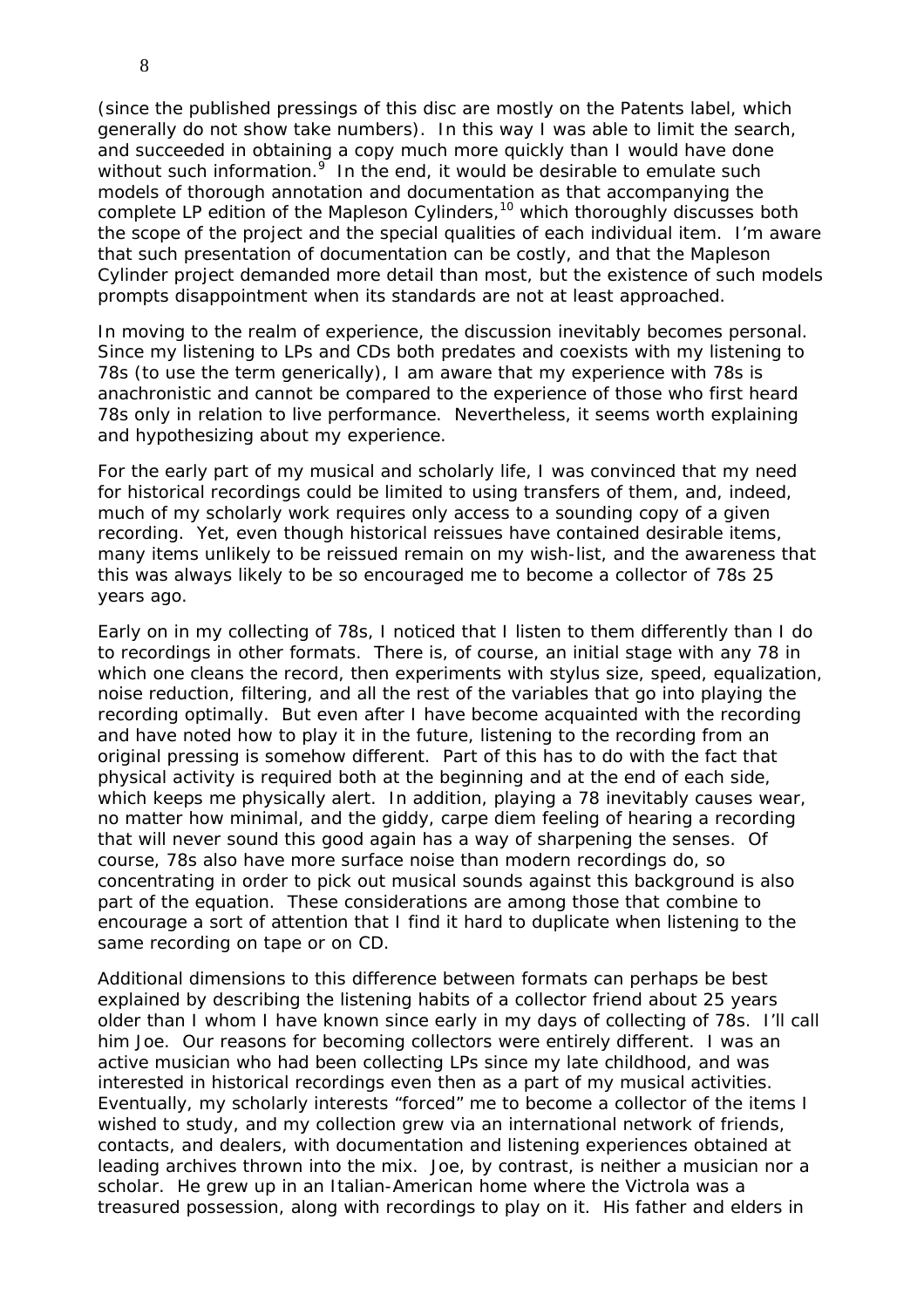his extended family had favourite recorded opera singers and introduced them to Joe as he grew, and the magic of those recordings influenced Joe to seek out those who could provide him with more recordings and more information on them. Over the years he gathered much knowledge about the types of recordings he collected, as well as about the personalities in the hobby of record collecting from the 1930s onward. He, however, did not collect through dealers but rather by regularly combing through antique shops. And with persistence, alertness, willingness to trade with other collectors, and some luck, Joe twice built remarkable collections in which fine condition was a consistent feature and without ever paying more than \$5 for a record, even though numerous items in those collections might realize three and even four figures through a dealer.

Our different purposes for and methods of collecting have led to vastly different ways of listening to recordings. No-one enjoys listening to recordings more than I do, but my way is to listen critically, with my whole range of experience as a scholar, musician, and listener fully engaged, trying to discover explanations for the effects that are made via the work, the recording, the performance, or their interaction. I often listen to a recording (or passages of it) several times in sequence. I tend to go on listening binges, with practically continuous music for hours at a time. I frequently compare different recordings of the same piece or passage side by side. And although I often am swept away by what I hear, or by figuring out what I'm hearing, my listening can also abstract the expressive nature of the performance, and become technical in nature.

All this is quite foreign to the way Joe listens. I say this after having listened with him dozens of times over the years. Here is how a typical evening goes. I arrive. He graciously invites me in, and is ever the attentive host and a good conversationalist. Although he is a man of varied interests, discussion always comes back to records. We discuss singers' lives and careers, discographical questions, changes in style and appreciation, and people we have both known, and I ask him questions about people in the collecting world about whom I'd like to hear more. After a long discussion, he asks what I would like to hear. I mention a few items. He goes to retrieve the albums containing these discs. Upon his return, he launches into a string of detailed reminiscences about the day he found this particular recording, which in turn leads to other memories about what certain friends have thought of this singer or this recording. I ask his opinion of the singer in question, and he characterizes his reaction in non-technical but very thoughtful and considered terms. During this discussion he takes the record out of its album, examines it closely, wipes it carefully but vigorously with a special cloth, places the record on the turntable, places a new needle in the tone arm of the Victor Orthophonic, and, after having built up to the occasion with great care, he plays the record, to which we listen with the greatest attention. As he again wipes down the record just played, puts it away, and changes needles in preparation for the next record, we discuss the performance in great detail, comparing it to other recordings by the singer and other performances of the aria, arguing about speeds, discussing the quality of the voice and artistry, feeling free to disagree within an atmosphere of great respect. After a post-mortem that lasts at least as long as the recorded performance itself, and often far longer, conversation gradually shifts to another of the items I've mentioned, and the process begins again. In short, an evening with Joe yields a playing of three to six sides in the space of three or four hours.

If you're fidgeting with impatience at this tedious account, you must be feeling something like what I felt the first few times I listened with Joe. At first, it seemed to me a horribly inefficient experience. I was there to listen to as many records as time permitted, but Joe saw it differently, and finally convinced me by example of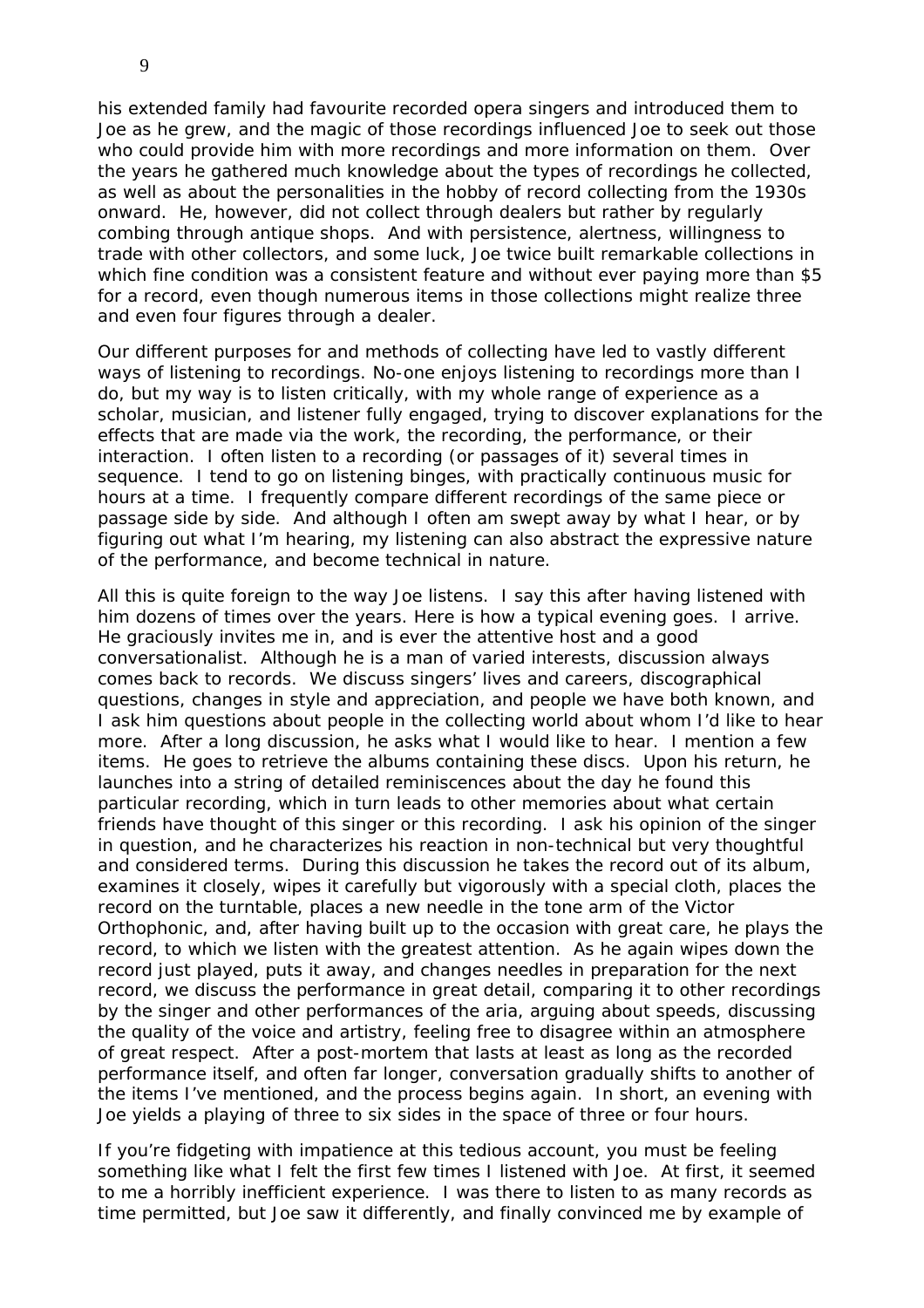the validity of listening as a distinctive and cherished but relatively small element in the larger context of one's friendships, hobbies, memories, activities, and life. (The difficulty of isolating the experience of listening in Joe's life is as hard as extracting music-making from culture often is for ethnomusicologists.) More specifically, Joe's listening is part of a social interaction, but a social interaction that comes between records rather than during them. In a sense, Joe's model of extensive conversation functions to clear the air and build expectation until one is in a state that permits intent listening; conversation ensures engagement, and one wears out by the end of the evening not through having been sated by recordings, but by expending the energy needed to engage.

Part of the specificity of the discussion and the experience is linked to the actual copy being played, and this leads to a feeling of some vulnerability. I eventually felt that when Joe plays a recording, he is literally performing it; his ritual of conversation and preparation demonstrates a way of building the concentration needed to perform. And just as encores are now out of fashion, so Joe would find it very hard to replay the recording immediately—it would ruin the effect of the performance that has just taken place. I find that my own sense of listening more keenly to a recording in original form is not unrelated to my experience as a performer—if speed or equalization need adjusting, I try to take care of it as I would a problem of balance or ensemble in making music. And I have one record which requires my active participation in order to play properly—it's a beautiful copy of Ellen Gulbranson's "Dich, teure Halle" with a very small pressing flaw on one particular high note, causing it to repeat endlessly if the tone arm is not given a little pressure encouraging it toward the centre of the disc, and I've learned how to provide the appropriate touch at just the right moment. Playing records as an act of performance? Not, perhaps, as far-fetched an idea as some might think.

Finally, one thing I've learned from the experience of listening—whether on my own or with others—has what I regard as profound implications for the study of recordings. This is the unexpected fact that recordings change. To paraphrase an old saying about a river, "no-one ever listens to the same recording twice." To be even more precise, the experience of listening carefully to a recording changes one's expectations of it. Thereafter, further experience with recordings of that performer, or with recordings or performances of that piece; further study of the piece, whether as listener, scholar, or performer; and finally, the sense of perspective brought about by time—all these factors inevitably change the content of the recording for any given listener. We often hear of performers wishing to rerecord a work because they now think of it differently; similarly, attentive listeners can hardly fail to notice different things at different times in their experience of a specific recording, and often to change their minds about its value or the perspective from which it can be best understood. And even if one is not undergoing a sea-change in one's interpretation of a recording, there can be times when it does not speak as it generally has. Sviatoslav Richter offered an especially humane explanation for this phenomenon by saying that he mustn't listen to a favourite recording of his own playing too often "as that would have an unfortunate effect on the record, which, like the rest of us, is subject to its little moods."<sup>11</sup> Those "little moods" are an essential part of listening to recordings, and I have come to think that ways of studying them which do not leave room for "little moods" can't quite be trusted, or do not reveal what those undertaking such study think they reveal. Quantifying the "information" a recording "contains" either demonstrates the limitations of the equipment doing the quantifying, or else provides the result without understanding the motivation. Concerning this latter claim: after 9/11, amidst the finger-pointing that ensued because the US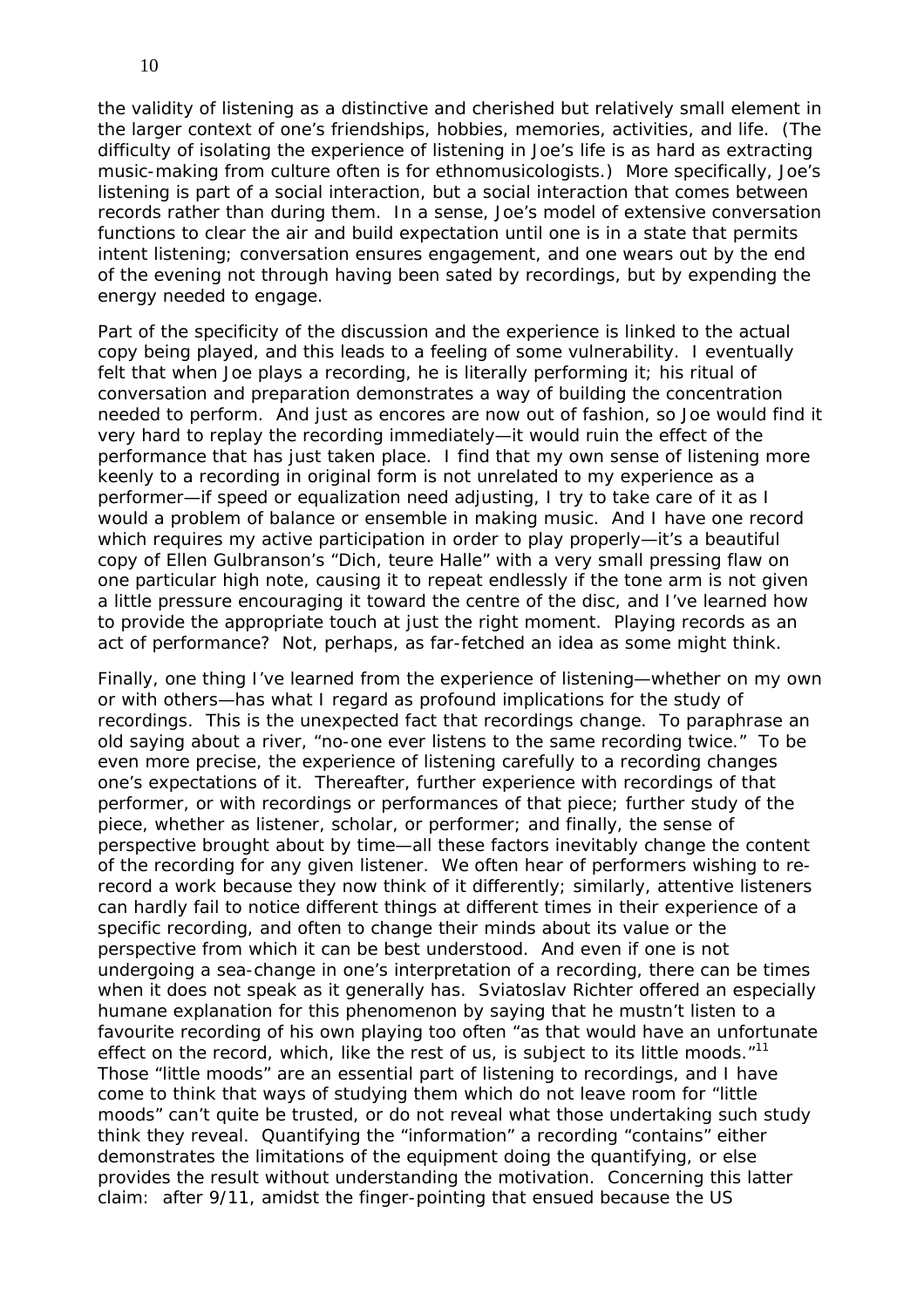intelligence community had failed to prevent the attacks, several talking heads observed that intelligence had become one-dimensional by concentrating on the movements of personnel and supplies without making a sufficient attempt to know what the people under surveillance were thinking. Similarly, I suggest that it is in intense personal and direct interaction with recordings that their secrets will be teased out. Recordings can be charted, after a fashion, but then one has to learn to read the charts, and in any case music-making is not an exercise in cartography. One might be better off learning how one listens than assuming that the essence of a recording can be quantified. Can the essence of a musical composition be definitively determined? If so, to what extent can that essence be determined by its score? Paradoxically, the changing perceptions of a recording make it nearly as rich and multivalent with potential meanings as a musical composition.

I conclude with a few suggestions outlining what historical reissues can do to preserve something of the experience of listening to the original recordings. First, to summarize: transparent and comprehensive documentation should be a constant goal. Although some customers will be glad to rely on the reissuer's expertise in matters technical, discographical, and scholarly, for many others the reissue will join a collection that contains previous reissues and original pressings like those used for making the reissue. Documentation should ideally help the collector to interpret his/her own original discs and explain decisions made in transferring the recording. Seeing and treating the consumer as a fellow enthusiast who is justifiably curious about the nitty-gritty of playing the recordings, or interested by anomalies that surround them, will surely result in a better product.

Second, I return to the issue of segmentation. The encyclopedist and the collector in all of us heartily applaud the drive to completeness in re-issuing recordings. Many have commented on the comfort of knowing that all the recordings of a certain performer (or of a certain performer from a certain period, or for a certain label) are on the shelf in a Romophone or Pearl or Symposium or Preiser or Marston release. And of course hearing any given recording in the context of a singer's other recordings is the way to understand some of its details most thoroughly. On the other hand, some have objected to such releases (especially those in which there are a number of versions of the same titles) as being for reference, not for listening. To take this one step further, more than seven years ago I found myself writing the following in the *BBC Music Magazine* while reviewing Marston's Complete Patti and Maurel and Complete Raisa:

Although it's undeniably convenient to have all the recordings of a performer in one place, there's something hollow about hearing them in bulk. While revelling in Patti's richly stylish elucidation of Tosti's "La seranata" and Raisa's highspirited and vocally resourceful "Kalinka," I wondered how we modern listeners can regain the patience to hear individual titles in such large collections with the detailed attention and hopeful eagerness one was required to extend toward them when they were distributed, heard and assimilated singly. Hearing them end to end acquaints one with the stylistic fingerprints and overall expressive profile of the performer in question, and I can confirm that one needs to live with the full range of Raisa's recordings for some time before being able to hear the tone and temperament behind the sometimes uninspiring sound of her voice as recorded. But I would suggest that those who made the original recordings were attempting to turn out jewels, not pieces of a jigsaw puzzle. … Experiencing the keenest pleasure these recordings can provide demands that we come to the titles one by one—a discipline difficult to cultivate when the whole story can seemingly be heard in a sitting or two.<sup>12</sup>

What are some ways of preserving the experience of single discs on modern reissues? The quick answer is that if a listener desires to hear a disc as an isolated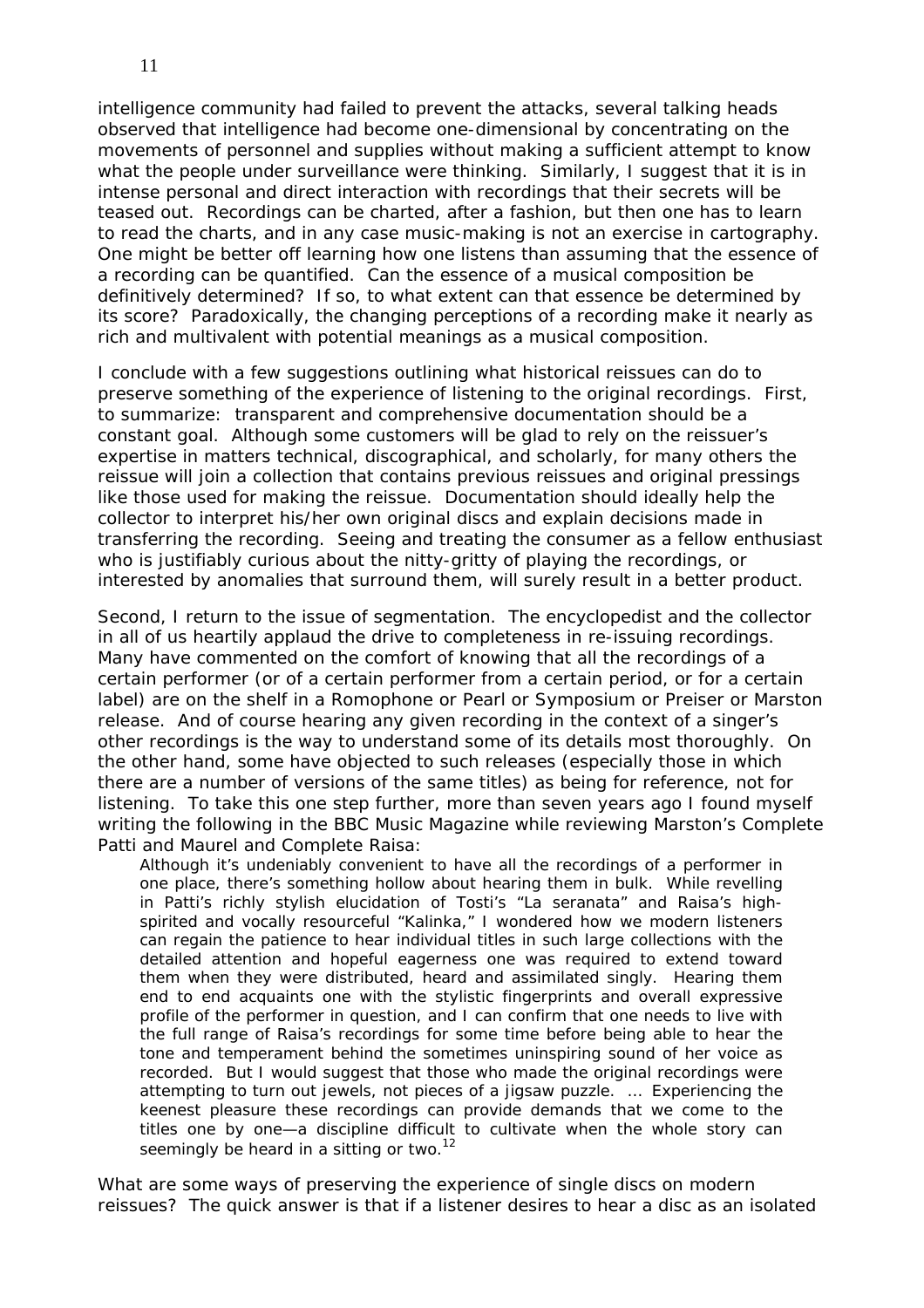entity, he or she needs merely to stand up and turn off the player after each track played. Fair enough. And short of finding a default method of stopping the CD after each track, I'm not sure that there is any economically viable way of bringing into reality for CD listeners the segmented nature of listening to recordings a century ago. (Downloading or listening to individual titles via websites has more potential in this area.) Working at this problem brings us back to issues of documentation and presentation. And here there are a number of things that might be done. First, the part of the notes in Symposium's Harold Wayne Collection that I read most avidly was Dr. Wayne's account of the provenance of the very rare recordings he collected. These notes convey vicariously something of the thrill that a "find" produces, and give the recordings some individuality. In the case of more common items, such tales are probably unnecessary, but in complete editions of a singer's recordings it is helpful to read the producer's view concerning which of the items are more elusive, or to be reminded of anomalies in release dates, catalogue life, label types, or distribution patterns of the individual recordings. Such releases as the recent Collectors' Treasures CDs or Yale University's self-produced two-CD set—the one gussied up with reverberation—may initially seem fussy in the detail they offer (for example, "27 cm. Green and Red on White Label Fonotipia"), since many of the purchasers of such a set would know the information already, but every now and then learning the colour of the label, the size of the record, or the nature of the issue can be useful for scholarly or collecting purposes. Knowing something about the source material—whether an original, or a later pressing from an era that had especially good shellac, or a vinyl pressing from an original master—helps the listener to know how the results on display were achieved. (Of course, there's an inherent conflict here, because one likes to pretend that one is listening to the original, when sometimes later pressings produce better sound—but what producer likes to list the pressing or release number of the actual source material when a complete edition is being compiled?) Mentioning any distinctive features of the actual disc can give each title some particularity—for example, the nature of the rims or run-out grooves, the way in which sides containing more than one title are partitioned, the nature of the coupling or back of the disc, and so on. In the end, commentary that deals specifically and in an informed way with the recordings as individual performances or entities is perhaps the best way of keeping them from being lumped together. That practice can take more booklet space than it is customary to provide, but modelling the enthusiasm and detail that intense listening can produce is essential if historical recordings are to be kept truly alive.

And finally, there is a place for releases that are organized according to themes or programmes not focussed on the work of a specific performer. This may seem highly undesirable from a commercial perspective, and anathema to anyone not accustomed to purchasing CDs or even CD sets for a track or two of new material. But such releases, in my view, have considerable value in that they exemplify and embody the fragmented nature both of early recordings, and of collecting and acquiring them in their original form. At this point I turn the discussion over to you. Whatever the validity or practicability of my specific suggestions, I conclude with the plea that reissuers imaginatively take on the challenge of encouraging (rather than assuming) the specific, informed, and engaged listening that has brought us all such significant, life-enhancing enjoyment.

## **Postscript**

In the period of discussion that followed the reading of this paper, John Rink (who was chairing the session) asked whether I was in fact privileging the experience of listening to recordings in their original format and claiming for that experience an illusory authenticity. I think that on the basis of a technicality I can be acquitted of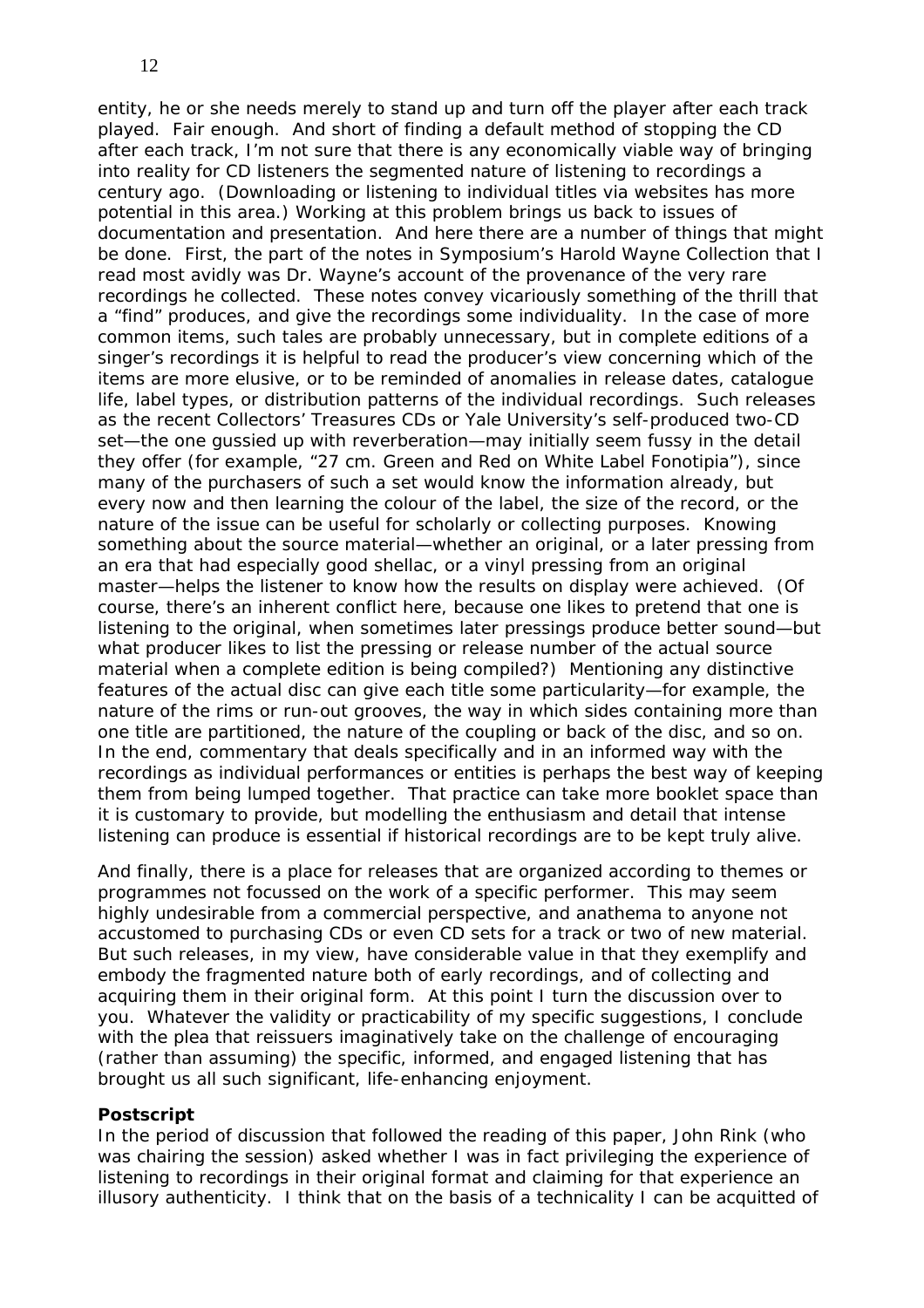this charge, since I am speaking only of my own experience and since, in the paper itself, I clearly state my realization that my experience with 78s is in fact anachronistic. Yet I do understand the basis of John Rink's question, and it has prompted me to develop both an answer and a formulation that are more satisfying (to me, and I hope to him as well) than either the answer I provided at the moment or the formulations offered in the paper, and I thank him for helping me arrive at a more refined perspective.

In my experience of listening to music, whether live or recorded, I generally feel myself positioned somewhere between two poles, or else gravitating strongly toward one or the other of them. The first might be called a "direct" or "immediate" experience. In such circumstances, from the beginning of the work/recording to the end, one is living in the moment, concentrating carefully, suspending disbelief, empathizing with performer or work, willing maximal expressivity, and thrilling to the music. These are the kinds of occasions one lives for as a listener. The other sort of experience is one that recordings especially encourage, and it is what I would call "reflective" or (in some cases) "evaluative" experience. It can be exemplified by considering one's experience when listening for the first time a recording one has bought but never previously heard. In such a situation, one does not feel pressure to get out of the recording everything one can in one playing—one knows that the first playing will be followed by others, that one will eventually build a relationship with the recording that permits the gradual emergence of understanding. When the certainty of a prolonged relationship is assured, one need not listen "directly" at all times, and can come to understand a recording by means of layers of experience rather than through epiphany or memory of a single moment.

In positioning my argument against this conceptual background, I would say that although it is possible for me to hear both live and recorded music either "directly" or "reflectively," it is more difficult for me to hear a recording played directly from a 78 in a reflective way. If I want to build a reflective relationship with a 78, I tend to dub it and play it back in the re-recorded form (which doesn't cut down on surface noise but eliminates the residual concern about wear and vastly alters the sort of physical activity needed to play the recording). I hope that this repositioning makes clear that I am not privileging the experience of listening to an "original" 78 but that, instead, I find that that format restricts to at least some extent the kind of experience I can have with the recording.

Some of the things said—and left unsaid—in the other presentations that made up this symposium have caused me to wish to offer a few further thoughts.

Cast your mind back to the very interesting session on Thursday evening when the four transfer engineers presented their transfers of the *Dame blanche* aria sung by David Devriès. When I asked numerous people afterwards which of the transfers they preferred, a surprising number—actually 75% of my sample, including two of the transfer engineers themselves—reported that their favourite was the first version heard that evening as a point of reference for the transfers that were to follow. There are no doubt a number of reasons for this—it was the first time that day that we had heard it (although many of us know it well); we were listening keenly because it was to serve as a point of reference for our later evaluations; and we were listening together with people who were also listening carefully. In this context, it is perhaps incidental that the source of the sound in that "favourite" hearing was an actual 78—or is that too part of the reason that contributed to the effect that the recording made? If the format contributed to the experience in any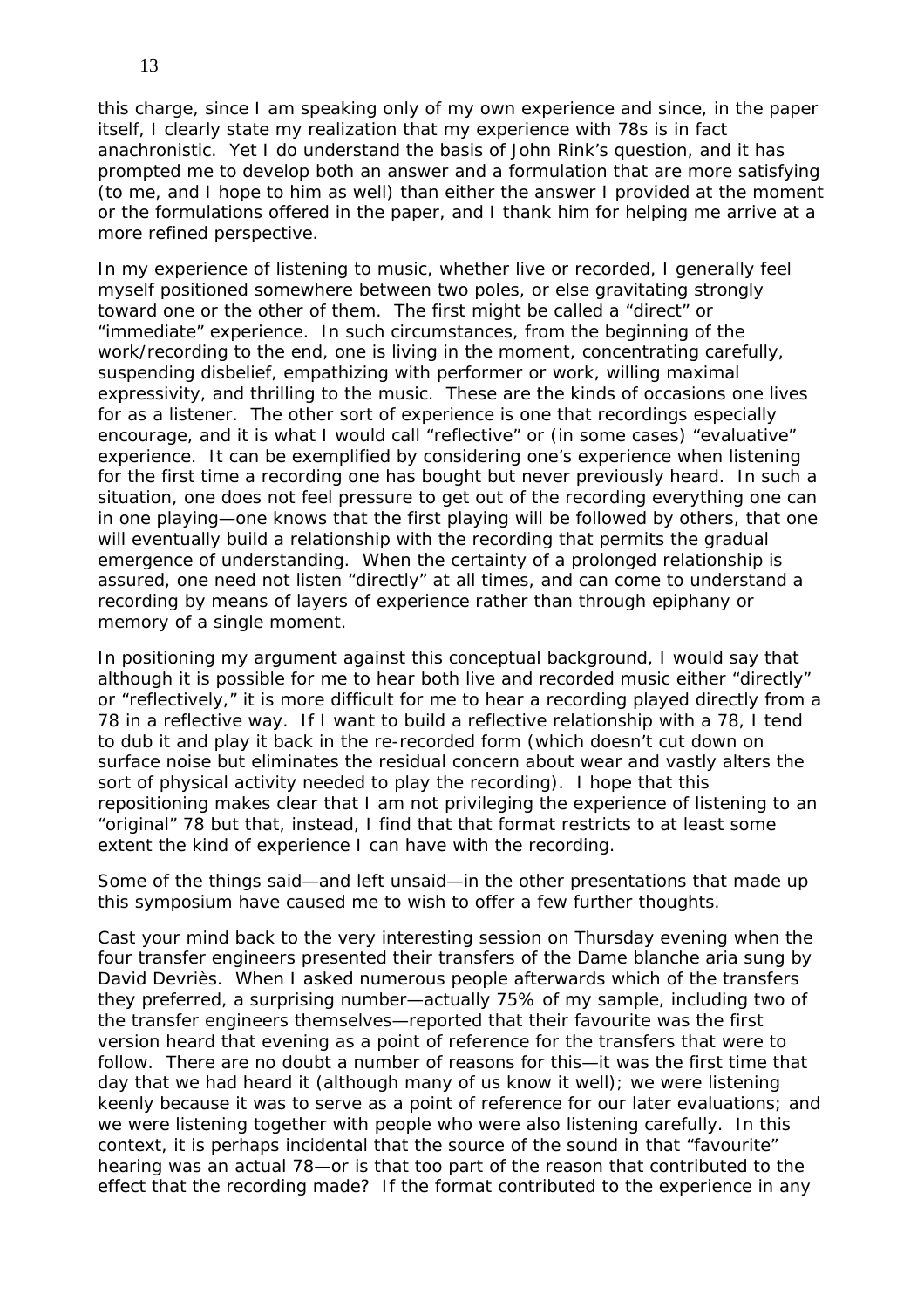way, some of the point of my paper was confirmed by our experience in that session.

But it must be pointed out that even in this playing the recording was not unmediated. Not only was Ted Kendall keeping the pitch steady by gradual adjustment of the speed, but he had found a solution that prevented us from hearing the swish that all the engineers agreed was endemic to their initial playing of the recording. And in the course of the weekend, even the recording that was least mediated—perhaps the first link in the chain of sonic restoration Mark Obert-Thorn offered in relation to the beginning of the Chopin Etude played by Cortot was still presented at a certain speed, was recorded on Mark's equipment, and was played back on speakers that in Mark's view emphasized the bass more than his do. This leads to the inevitable conclusion that there is no such thing as an unmediated recording—and therefore that every playing of any recording is an interpretation of it, if only unintentionally and unavoidably so. And even if we could get back to an actual experience of the performance that was recorded, Martin Elste's insightful questioning of the myth of authenticity surrounding the performances heard on 78s leads to the realization that the performances are at some distance from the kinds of performances that performers would have given in customary surroundings.<sup>13</sup>

So, given these considerations, I'm drawn back to the statement by Alfred Mann quoted in the first paragraph of my paper: "The only reliable guide into the future will always be the primary source." If this is so, where does the "primary sourceness" in a historical recording reside? It is tempting to locate it with the performers, since the activities of most record collectors and the CHARM-related study of recordings is prompted by interest in the "performances" enshrined on them. But if that information is untrustworthy (in light of Elste's myth of authenticity, Michael Gray's reminder that the goal of recordings was to make money, and the fact that there was not always a direct correlation between a performer's renown and his/her suitability for recording purposes), it seems—*pace* the transfer engineers who regard their role as removing every possible barrier between the listener and the performance—that it also (and perhaps instead, in many cases) resides in the recording "itself" (that is, somewhere in the relationship between original master and the discs pressed from it). On that front, the report by John McBride, whose project offers the potential for preserving "virtual" source material, seemed to be a very promising step forward in preservation and in the attempt to make physical artefacts an essential point of reference for all who wish to work with a recording.

One further, partially contradictory consideration brings this postscript to its conclusion. I hoped, in the ending of my opening paragraph, to "touch on some concepts that deserve to be considered when keeping historical recordings in ongoing use." The idea of how to re-record historical recordings "properly" or "accurately" clearly addresses this issue to some extent. But it seems to me that many of the issues raised in this symposium concerning how recordings were made and what that process implies for their reproduction in a modern context are the equivalent of the New Testament scholar trying to determine exactly what Jesus said—and with just as little effect on the way in which those recordings will be perceived or used as the results of the NT scholar's inquiry does on the beliefs and activities of the "Bible-believing" Christian. Surely the specialists at this conference are quite right in wishing to insist on certain standards or qualities in transfers, and to continue research into how the recordings were made in order to produce optimally accurate reproductions of the recording (at least insofar as "optimally accurate reproductions" are understood at the time the transfer is made). But consider a sculpture or a painting—say George Seurat's *A Sunday on La Grande*